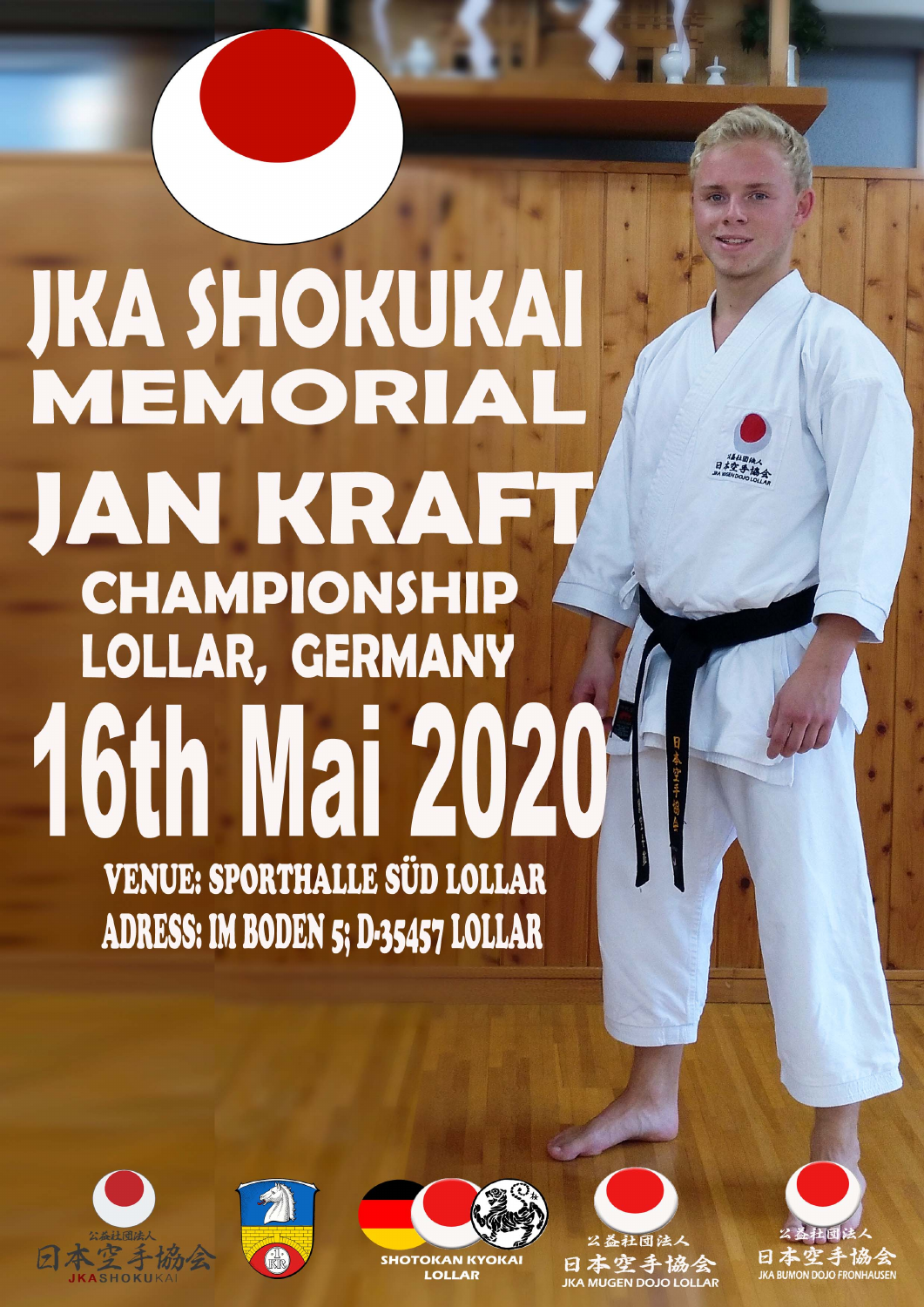| Location:<br>Venue:  | Lollar (near Gießen), Germany<br>Sporthalle Süd, Im Boden 5, 35457 Lollar                  |                                                                                                                     |  |
|----------------------|--------------------------------------------------------------------------------------------|---------------------------------------------------------------------------------------------------------------------|--|
| Event organizer:     |                                                                                            | JKA Shotokan Karate Kyokai Lollar,<br>Mugen Dojo Lollar / Bumon Dojo Fronhausen                                     |  |
| <b>Registration:</b> |                                                                                            | Deadline Mai, 1th, 2020                                                                                             |  |
| Fees:                | To be paid at the venue                                                                    |                                                                                                                     |  |
| Schedule:            | $08:00$ a.m.<br>08:30 a.m.<br>09:00 a.m.<br>09:30 a.m.<br>ca. 06:00 p. m.                  | Registration open<br><b>Registration closed</b><br><b>Referee Meeting</b><br>Start of competition<br>Award ceremony |  |
| Fees:                | Individual fee<br>Team                                                                     | 10€<br>15 € (per Team)                                                                                              |  |
| <b>Modus:</b>        | <b>JKA WF Championship Rules</b>                                                           |                                                                                                                     |  |
| Awards:              |                                                                                            | Cups, medals, certificates                                                                                          |  |
| Catering:            | In the foyer of the hall we offer a wide range of cold and hot dishes as well as<br>drinks |                                                                                                                     |  |
| <b>Referees:</b>     | JKA referee equipment.<br>Scorekeeper: black trousers and t-shirt.                         |                                                                                                                     |  |
| <b>Contact:</b>      |                                                                                            |                                                                                                                     |  |
| Liability:           |                                                                                            | The organizer rejects any liability.                                                                                |  |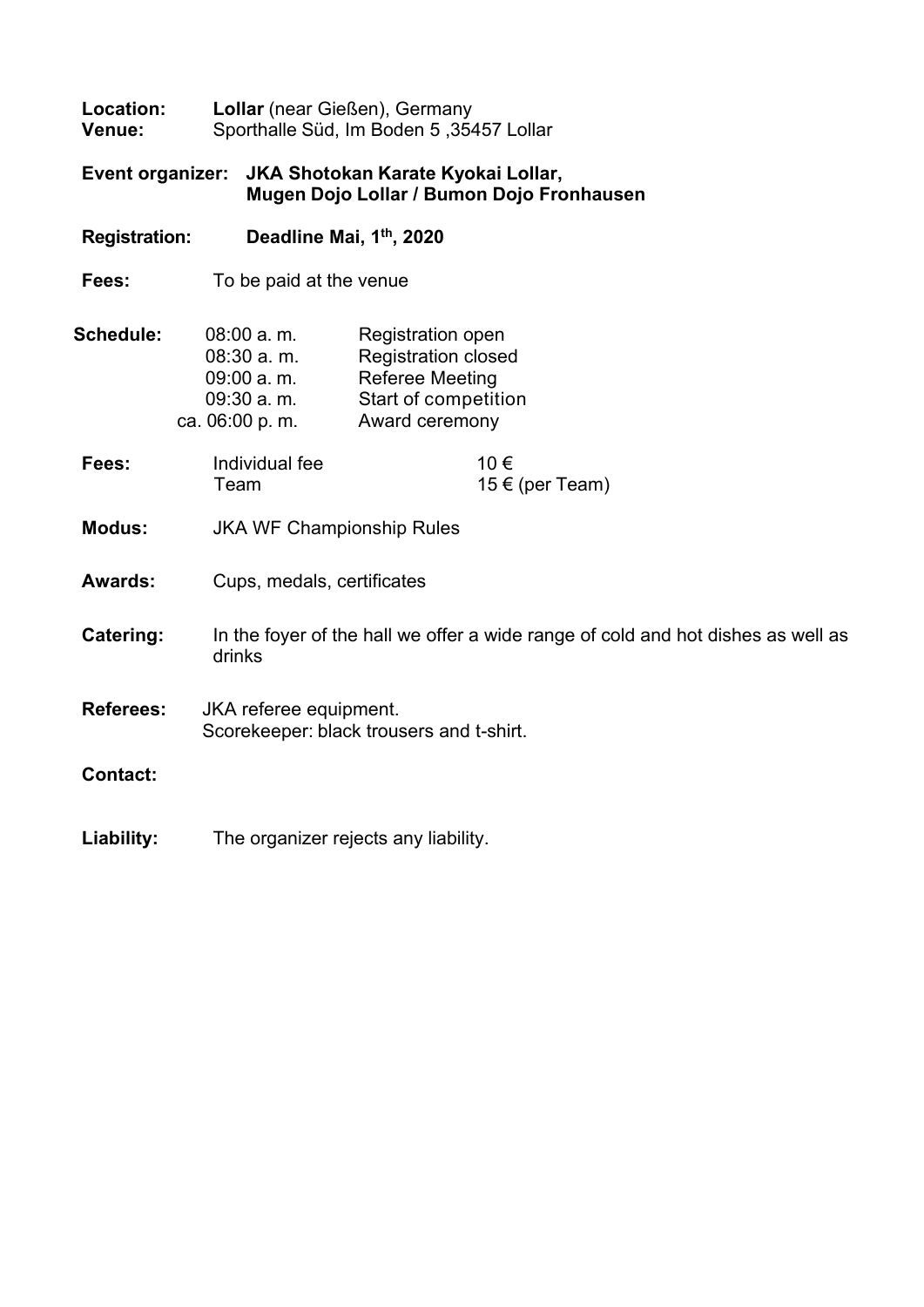## **Hotels/Accommodation:**

#### **Hotel San Remo**



**Address:**  Marburger Str. 40 35457 Lollar **Tel:** 06406 – 91930 **Prices:**  Single –  $45€$ Double – 50€

### **Youth Hostels:**

#### **Youth Hostel Gießen**



#### **Youth Hostel Marburg**



#### **Address:**

Richard-Schirrmann-Str.53 35398 Gießen Tel: 0641-71068 Fax: 0641-9605502 **Internet**  http://www.djh-hessen.de/jh/jugendherbergegiessen/index.php **Email:** giessen@djh-hessen.de

#### **Address:**

Jahnstr. 1 35037 Marburg/Lahn Tel.: 0 64 21-23461 Fax:0 64 21-12191

#### **Internet:**

http://www.djh-hessen.de/jh/jugendherbergemarburg/index.php **Email:** marburg@djh-hessen.de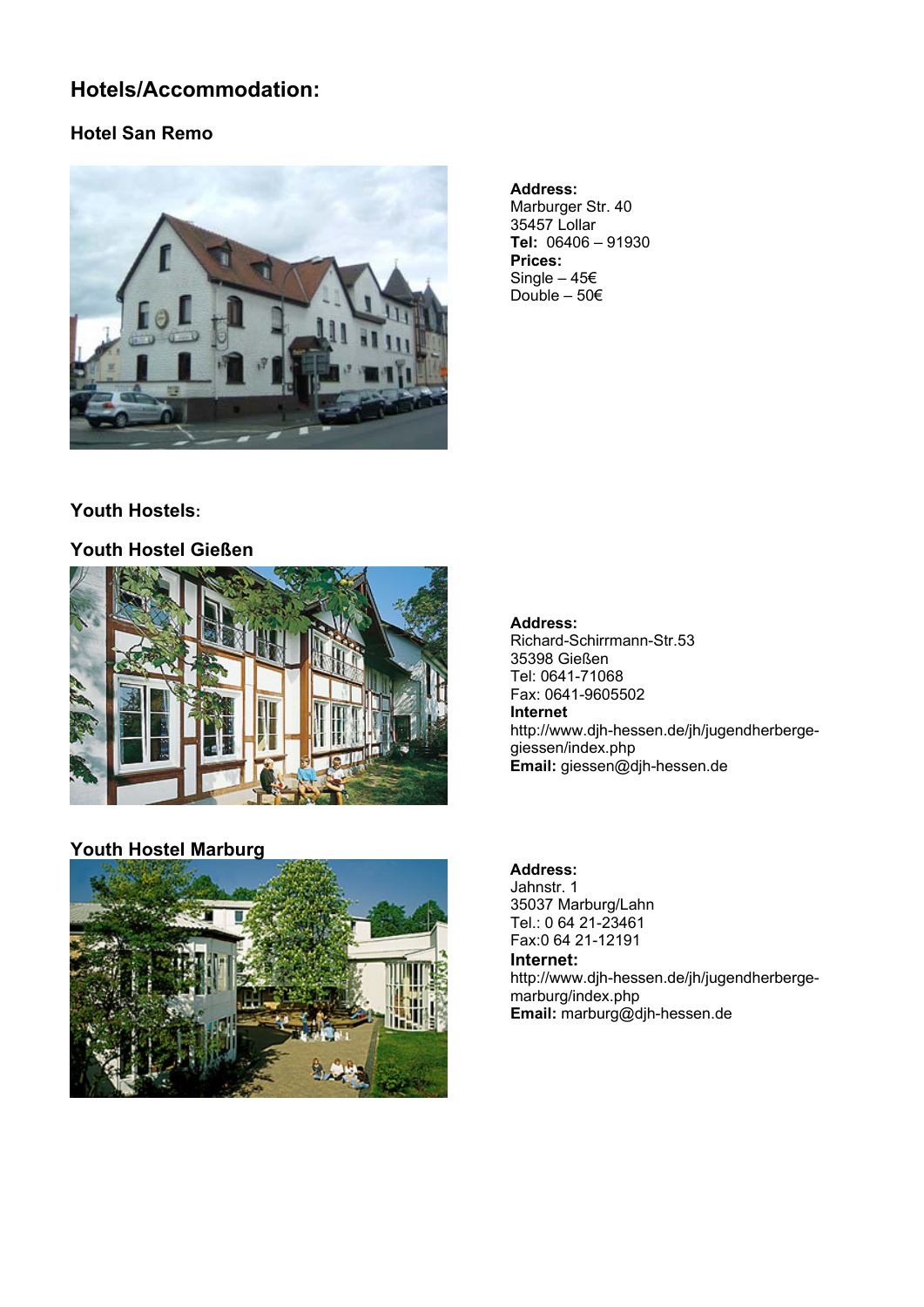## **Preliminary Schedule**

| 08:00 | <b>Registration:</b>                                 | $(30 \text{ min})$     |
|-------|------------------------------------------------------|------------------------|
|       | Attendance athletes<br>$\sim$<br>Attendance referees |                        |
| 09:30 | <b>Entry of athletes with signs</b>                  | $(5 \text{ min})$      |
|       | 09:35 Welcome and opening                            | $(10 \text{ min})$     |
|       | Mayor<br>$\blacksquare$<br>Claudiu Dinu              |                        |
| 09:45 | <b>Preliminaries</b>                                 | (4.15 h)               |
|       | - Kata / Kata Team<br>- Kumite                       | 3 Tatamis<br>3 Tatamis |
| 14:00 | <b>Break</b>                                         | $(30 \text{ min})$     |
| 14:30 | <b>Finals</b>                                        | (3.5 h)                |
|       | 18:00 - 18.30 Award ceremony                         | (30 min)               |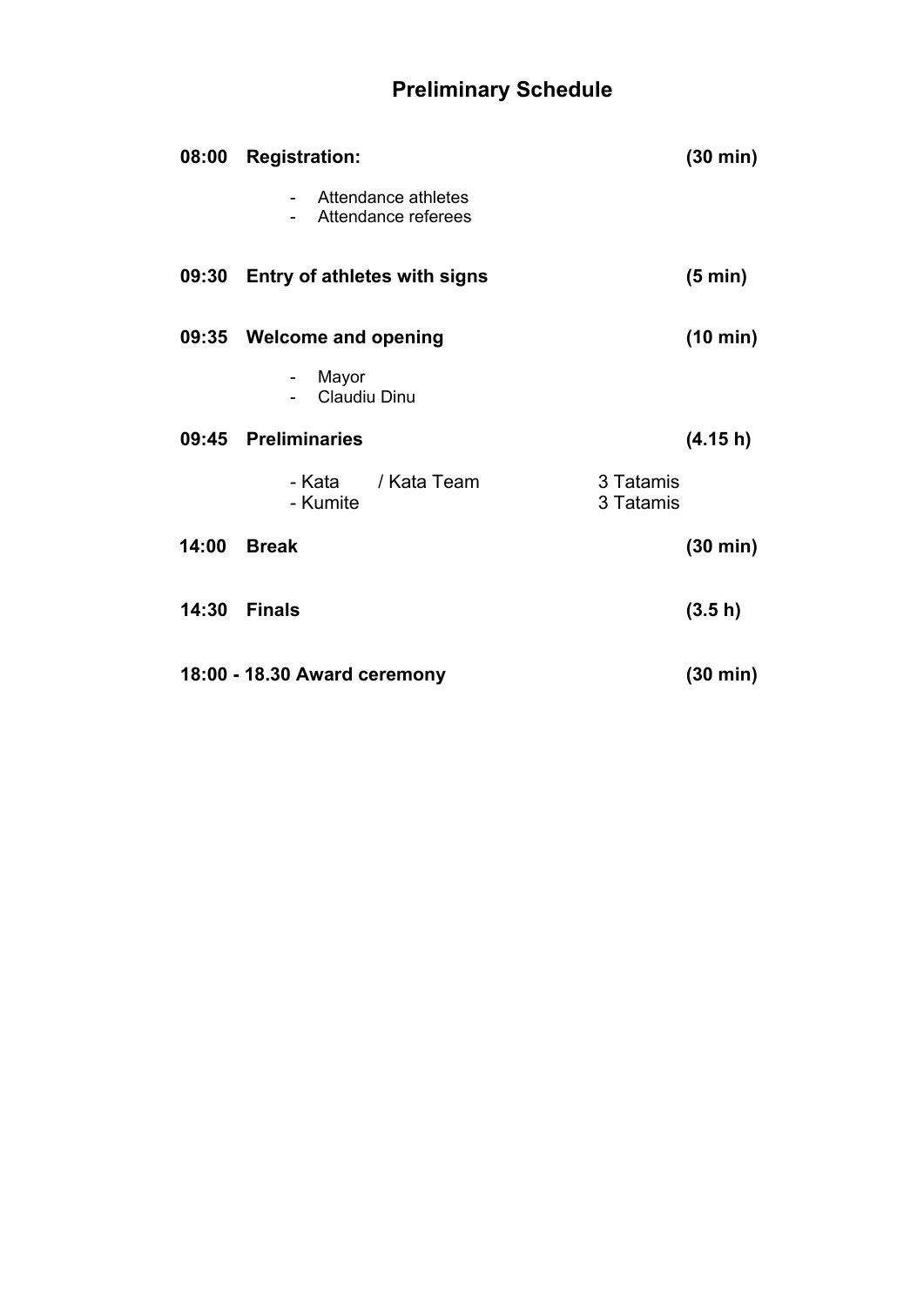#### **Organizational issues:**

- 1. Each Dojo will get stickers from the organizers with numbers that must be attached to the karate gi of each athlete.
- 2. Each Dojo will get 4 permits for supervisors/scorekeepers, which are required to enter the competition area. The permits will be sent by post one week before the championship.
- 3. In case a person other than the scorekeeper of a dojo wants to take pictures from the competition area, he/she needs to borrow one of above mentioned permits and report to the main desk.
- 4. We ask all Dojos to arrive at the venue **in time**. Late arrival (i.e. after the registration is closed) may lead to exclusion from the competition. (The dressing rooms will be open from 8:00 a. m.)
- 5. Each athlete will get a free journal.
- 6. We will open a kiosk at the venue where one can buy food and hot and cold beverages for a reasonable price.
- 7. A team of paramedics will be available in case of emergencies.
- 8. Parents will only be allowed to enter the competition area in rare exceptional cases and have to report to the main desk before doing so.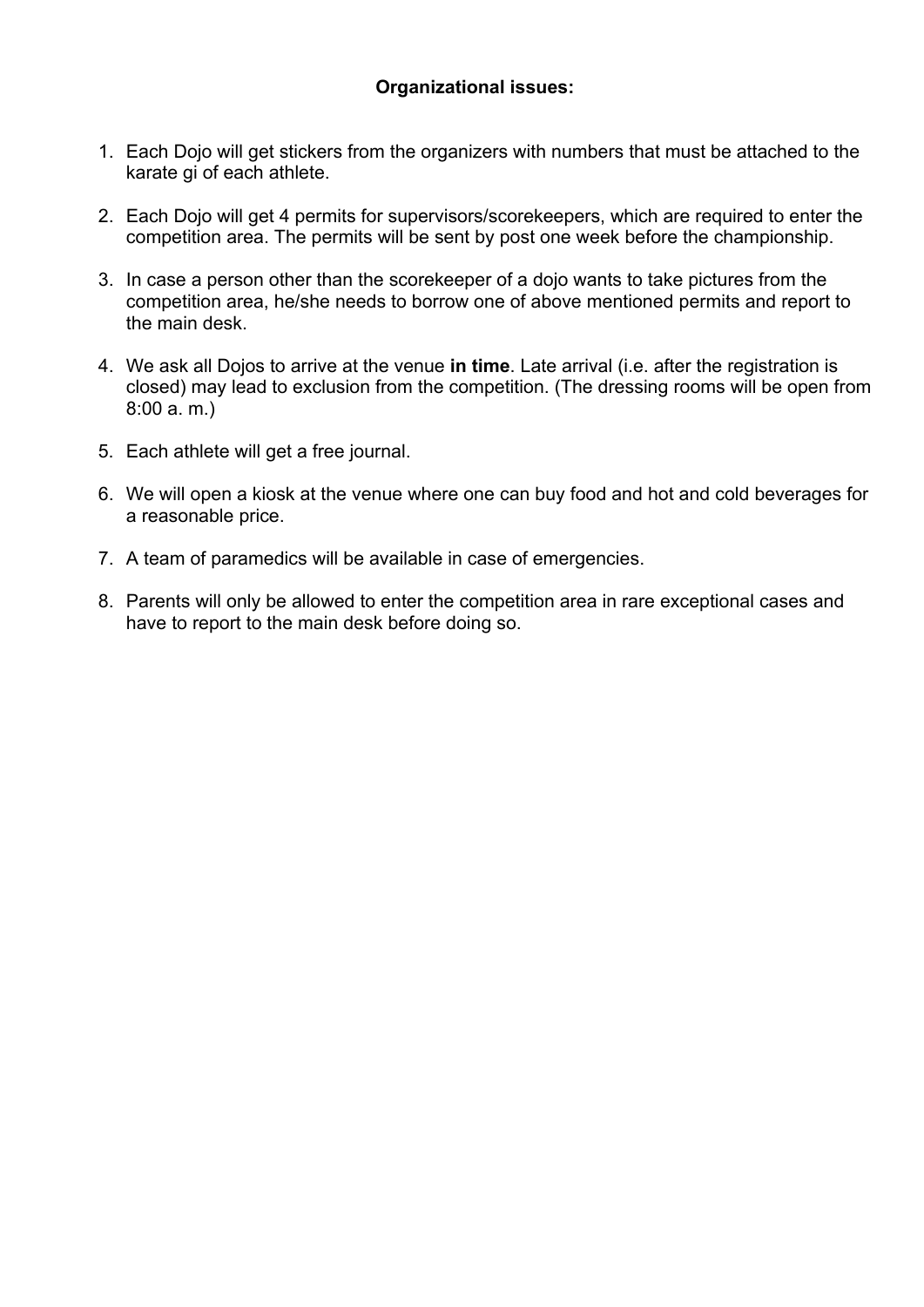## **Groups:**

**Kata -** 型大会

|                             | Group A: Heian 1                                         |                                                       |
|-----------------------------|----------------------------------------------------------|-------------------------------------------------------|
| A <sub>3</sub><br><b>A4</b> | <b>A1</b> 8. Kyu<br><b>A2</b> 8. Kyu<br>8. Kyu<br>8. Kvu | 7-8 Years<br>9-10 Years<br>11-12 Years<br>13-14 Years |

| Group B: Heian $1 - 2$ |                  |             |  |
|------------------------|------------------|-------------|--|
|                        | <b>B1</b> 7. Kyu | 7-8 Years   |  |
|                        | <b>B2</b> 7. Kyu | 9-10 Years  |  |
|                        | <b>B3</b> 7. Kyu | 11-12 Years |  |
|                        | <b>B4</b> 7. Kyu | 13-14 Years |  |
|                        |                  |             |  |

|    | Group C: Heian 1-4 |             |  |  |
|----|--------------------|-------------|--|--|
| C1 | 6.-4. Kyu          | 9-10 Years  |  |  |
| C2 | 6.-4. Kyu          | 11-12 Years |  |  |
| C3 | 6.-4. Kyu          | 13-14 Years |  |  |
| C4 | 6.-4. Kyu          | 15-18 Years |  |  |

|                                              | Group D: Heian 2- 5 / Tekki Shodan |  |
|----------------------------------------------|------------------------------------|--|
| <b>D1</b> $3.-1.$ Kyu<br><b>D2</b> 3.-1. Kyu | 11-12 Years<br>13-14 Years         |  |
| <b>D3</b> 3.-1. Kyu                          | 15-18 Years                        |  |

|  |  |  |  | Group E: Preliminaries: Heian 1- 5; Semifinals; Bassai Dai, Jion, Empi; Finals: free |  |
|--|--|--|--|--------------------------------------------------------------------------------------|--|
|--|--|--|--|--------------------------------------------------------------------------------------|--|

| E1. | Dan                  | 11-12 Years        |
|-----|----------------------|--------------------|
| E2  | from 1.Dan           | 13-14 Years        |
|     | <b>E3</b> from 1.Dan | <b>15-18 Years</b> |

## **KATA- Team -** Point system

| <b>Group T Kata Team</b> |                                                                                |
|--------------------------|--------------------------------------------------------------------------------|
| <b>T1</b> 8.-7. $Kyu$    | Heian $1 - 2$                                                                  |
| $T2 \quad 6.-4.Kyu$      | Heian 1-4                                                                      |
| $T3$ 3.-1.Kyu            | Heian $2 - 5$                                                                  |
| <b>T4</b> from 1.Dan     | Preliminaries: Heian 1- 5; Semifinals; Bassai Dai, Jion, Empi;<br>Finals: free |